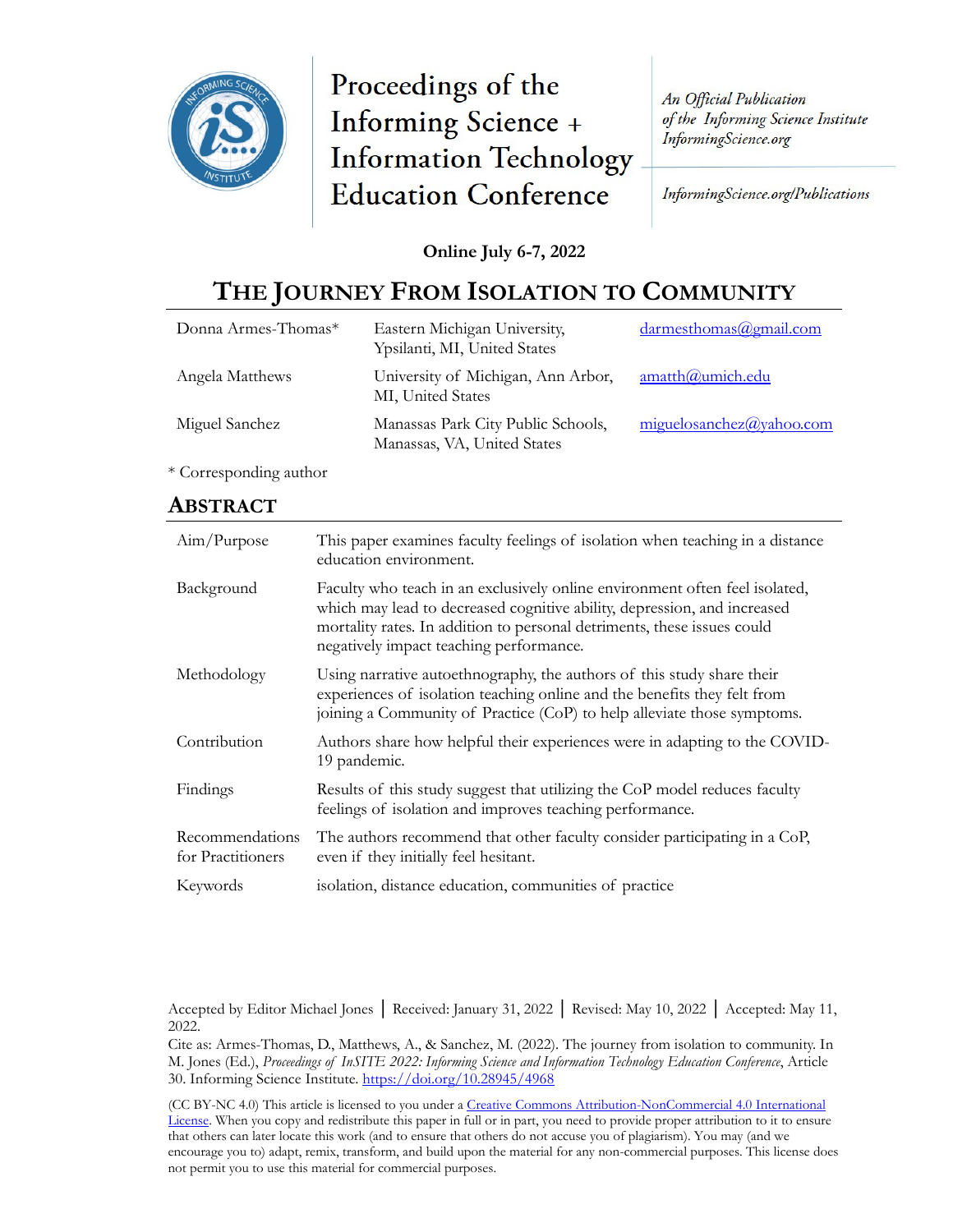## **BACKGROUND**

At the onset of the COVID-19 pandemic, many people struggled with the abrupt transition involved in working from home. Perhaps more significantly, people needed to adapt to the isolation of working from home. To a few of us, this was not a new transition. Long before COVID-19, worldwide shutdowns, and masses of people learning to work remotely, the authors of this paper worked for the same fully online university. In our many years on the same team, we did not see each other or anyone else from our university in a face-to-face setting. Even our video conferencing was rare for us at that time. We all felt isolated from one another and from our university. During 2016 and 2017, our department utilized the Community of Practice (CoP) model to help faculty adapt to significant university and department-wide changes. While this method absolutely helped many of us transition to new expectations and our changing roles, the primary benefit for this team was a reduction in feelings of isolation.

Although we felt initially hesitant to add weekly CoP meetings into our already busy schedules, this team quickly felt the benefits of our group:

- we supported one another through challenges,
- we helped each other become better teachers, and
- we no longer felt isolated from the rest of our university.

In 2020, our previous experiences positioned us to help adapt to distance learning. This article uses narrative autoethnography to share our stories and connect them to the broader world of remote teaching with the hope that others might benefit from our experience and harness CoPs to avoid the feelings of isolation that have been so prevalent since the start of the COVID-19 pandemic.

## **REVIEW OF LITERATURE**

Working as an online instructor is appealing because of its flexibility, yet some find it challenging. The instructional form differs significantly from that of conventional higher education teaching, and Major (2015) argues that "faculty are not best prepared or equipped to navigate change successfully" (p. 8). One of the differences between online and traditional education is the prevalent feeling of isolation faculty feel when teaching at a distance.

### ISOLATION

Significant challenges are posed to faculty and students in a distance learning environment because they are separated spatially and in time (Liu, 2008). Isolation is a familiar term used among online faculty and students, and it is hard to overlook. Motteram and Forrester (2005) examined the implications of isolation in distance learning and found it can result in: (1) psychological isolation; (2) a sense of loneliness; or (3) disconnectedness. Researchers suggest that physiological (physical and temporal) and psychological responses are two dimensions of isolation in online teaching and learning (Lake, 1999). Physiological isolation is caused when people feel separated by time and space physically; also, we may feel psychological isolation when there is a lack of human contact, interaction, or relationships in teaching and learning (Shin, 2003). Shin (2003) claims that "Psychological distance is more important than physical distance" (p. 69). The lack of physical proximity or the detachment of not being able to share the same office space as an online educator, the physical distance that separates us from our administration team, peers, or students can increase the feeling of isolation. The physical separation can lead to psychological distance, decreasing social distance because the closeness or physical presence is lacking due to the geographical separation (Shin, 2003). Social distance is more important in distance education because it is vital for online educators to have the ability to be perceived as real people. Research suggests that lack of human contact, interaction, and relationships in the online environment are considered psychological isolation (Shin, 2003), disconnecting us from meaningful communication and leading to a looming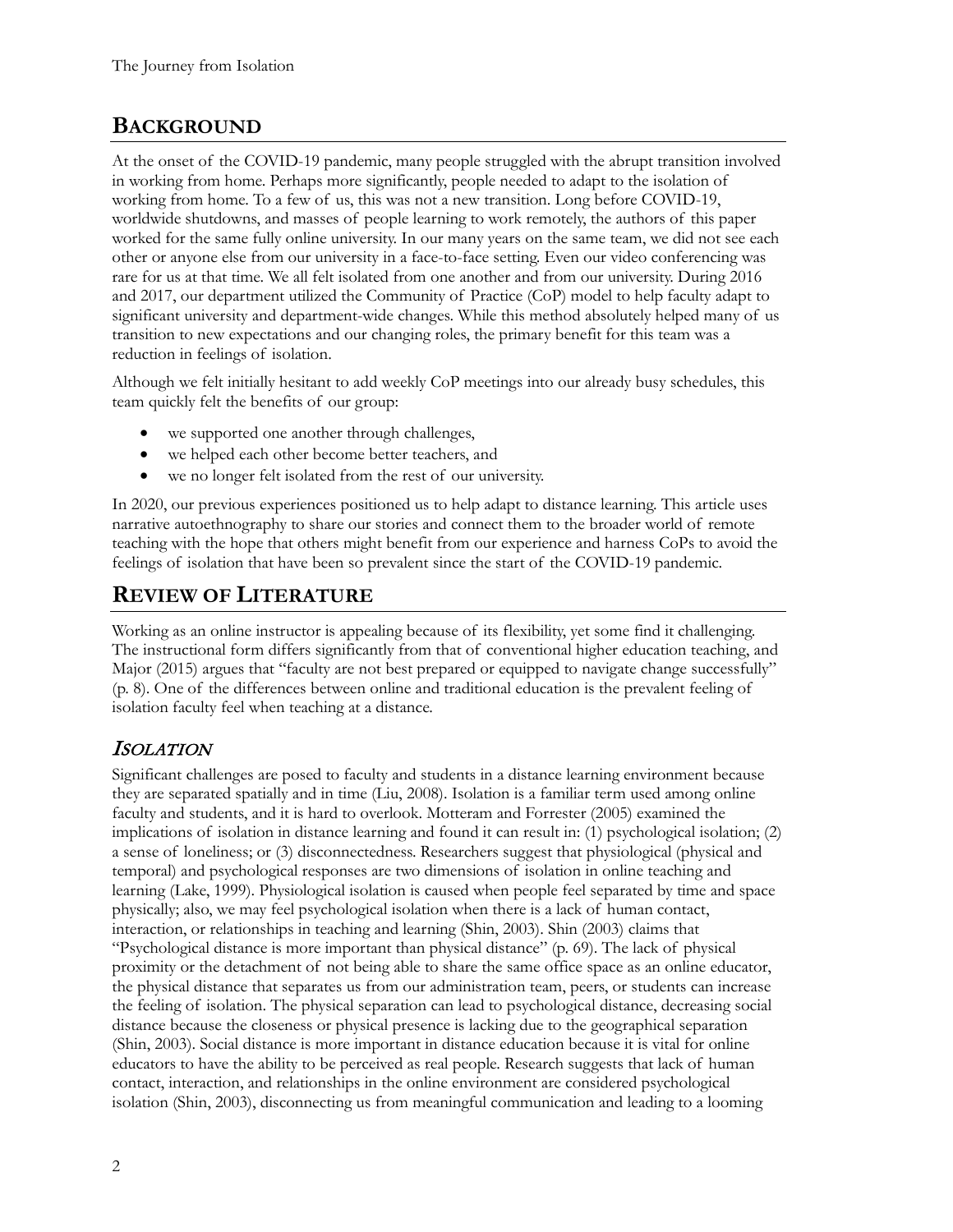sense of isolation and loneliness in the online learning environment (Motteram & Forrester 2005; Rovai, 2002).

Isolation may also contribute to many other health-related issues that impact faculty directly but also impact students and institutions indirectly by reducing faculty effectiveness at work. Social isolation may lead to depression (Ilardi, 2009) and stress (Lerner et al., 2003), both of which are detrimental to well-being (Uchino, 2006). Isolation can also lead to poor choices, which contribute to health problems, such as smoking and a sedentary lifestyle (Theeke, 2010), as well as an increase in healthrelated issues, such as high blood pressure and low immune functions (Hawkley & Cacioppo, 2010; Valtorta et al., 2016). Surprisingly, isolation may also contribute to a shorter life span (Holt-Lunstad et al., 2010; Holt-Lunstad et al., 2015; House, 2001) and even increased suicide rates (O'Connell et al., 2004).

The isolation associated with working online contributes to issues that may indirectly contribute to additional stress. Everything the instructor writes, says, or does in the online classroom has the potential to have a positive or negative influence on students' learning experience, understanding, confidence, and achievement outcomes. Rohfeld and Hiemstra (1995) describe the role of the online instructor as "the responsibility of keeping track, contributing special knowledge and insights, weaving together various discussion threads, and course components, and maintaining group harmony" (p. 95). The instructor today is finding online instruction more than a role of facilitating tasks or lesson plans. Online instructors face a multitude of challenges: social, pedagogical, and technical. Online faculty may be working silently with stress that, combined with daily personal tasks or issues, produces faculty isolation. The isolation associated with working online contributes to issues that may indirectly contribute to additional stress. "When students can see the face of the instructor who is guiding them through a course, they are more likely to trust that professor, and they feel more invested in the course" (Kolowich, 2010, para. 15). Maddix (2013) suggests the best way to gain students' trust and increase satisfaction online is for the instructor to engage actively.

When faculty experience isolation, those feelings could flow downward and affect the students via social presence (Garrison, 2011). Without enough social presence, not only will faculty feel isolated, but students may also be affected as well. "Social presence is defined as the ability of participants in a community to project themselves, socially and emotionally, as real people through a medium of communication" (Garrison & Anderson, 2003). An online teaching presence is essential to establish as an online educator. According to Blignaut and Trollip (2003), "being silent in an online classroom is equivalent to being invisible" (p. 347). Teaching presence is especially vital in online classes to help establish the tone of the class and the overall learning community. Many factors influence success in an online classroom environment, just as many factors can impede students' success. Students who do not feel that they have a positive relationship with the instructor or classmates or do not feel like they are a part of the online learning community may feel isolated. Students who feel the distress of isolation generally experience feelings of loneliness and often feel as if they do not belong to a group or feel separate from other students (Misanchuck & Dueber, 2001). While isolation can be distressing for students, it is often a part of teaching and learning online. Isolation can mix in with mental, physical, and academic stress leading to attrition.

According to Dolan (2011), the isolating environment of teaching online may be due, at least in part, to a lack of communication with colleagues and administration. This poor communication could include inadequate frequency of communication and a lack of depth in communication, both of which can be detrimental to employee satisfaction (Helms & Raiszadeh, 2002). Research also suggests that a correlation exists between communication and organization commitment (Marshall et al., 2007), contributing to low institutional loyalty and high turnover rates. When faculty lack satisfaction in their jobs and lack a commitment to their university, they often leave; however, while they are looking for their next positions, they may not give the same effort and energy they would give if they felt committed to their school/employer. If faculty feelings of isolation are reduced, faculty retention may increase (Fouche, 2006). Reduced employee turnover rates reduce institutional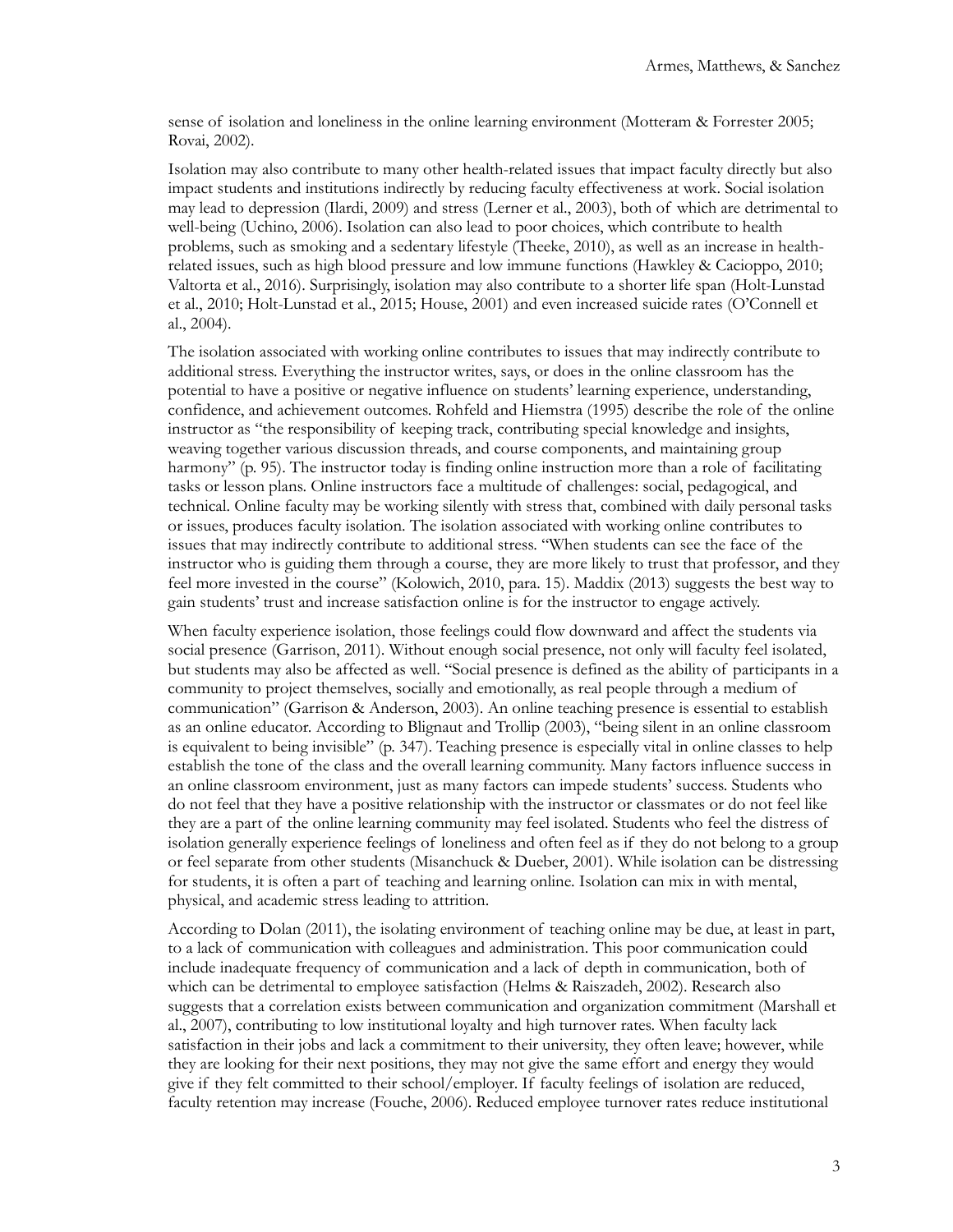costs associated with recruiting and training new faculty, a clear institutional benefit, and being taught by experienced faculty is beneficial for students.

## COMMUNITIES OF PRACTICE

To combat the negative implications of faculty isolation, some universities turn to Communities of Practice (CoP). When people belong to a community, they feel less isolated (Ravai, 2002), but not all communities fall into the CoP model. CoP groups share an interest that defines their community and regularly interact while building relationships to help learn from one another and develop a shared practice (Wenger & Wenger-Trayner, 2015). The CoP model provides an efficient and supportive method for negotiating significant change and improving teaching practices. It also alleviates the solitude that can be overwhelming for online faculty. This supportive environment can reduce job stress, increase job satisfaction, and reduce employee turnover rates (Tovar et al., 2015), beneficial for all stakeholders involved: faculty, students, and the university.

When people belong to a community, they feel less isolated (Ravai, 2002), but not all communities fall into the CoP model. CoP groups share an interest that defines their community and regularly interact together while building relationships to help learn from one another and develop a shared practice (Wenger-Trayner, n.d.). The CoP model provides an efficient and supportive method for negotiating significant change and improving teaching practices. It also alleviates the solitude that can be overwhelming for online faculty. This supportive environment can reduce job stress, increase job satisfaction, and reduce employee turnover rates (Tovar et al., 2015), beneficial for all stakeholders involved: students, faculty, and the university.

In our specific CoP, members identified themselves as online faculty, each of us teaching students how to succeed as online learners, our domain of interest, something we committed to doing and doing well. We met together twice a month and even increased our meetings to once a week when needed to discuss our classrooms, students, changing curriculum, and other work-related challenges. Regular interaction kept us together and kept our practice at the forefront of our minds. It allowed us to avoid the potential pitfall of letting too much time go by without interaction, enabling a community to dissolve. During these meetings, we discussed our shared practice. We shared experiences about teaching in the online classroom. We shared ideas and resources to help and support one another. After we discussed ways to overcome obstacles and become better at what we did, we took that new knowledge back to our classrooms and applied what we learned – our practice. While the initial shared goals of our CoP groups were to support one another as we adapted to department change and become better teachers, we were also pleasantly surprised at the added benefits of increased job satisfaction and no longer feeling isolated.

# **METHOD**

This team chose narrative autoethnography as a method because this method utilizes personal experiences to examine social issues (Jones et al., 2013). Since facts do not interpret what they might mean or tell us how people feel about them, a narrative provides researchers with a way to find meaning from experiences that might otherwise be missing from our literature (Bochner, 2001). Narrative as a research method utilizes the writing process to reflect on connected events and uncover meaning from people's experiences (Clandinin & Connelly, 2000). We learn how to talk about our experiences, how to understand them, and hopefully, how to deal with them (Bochner, 1994). Autoethnography combines autobiography and ethnography to understand "cultural perspectives" (Creswell, 2007, p. 123). This type of research blends scholarship and personal reference, weaving academic research with self-narrative (Chang, 2008). It begins with personal accounts of the author or authors (*auto*), then analyzes (*graphy*) those experiences to understand cultural practices (*ethno*) (Ellis, 2004; Ellis et al., 2011). Autoethnography explores a common theme, "connections between personal troubles and public issues" (Denzin, 2014, p. 31). In this case, our collaborative autoethnography explores the personal trouble the three authors experienced teaching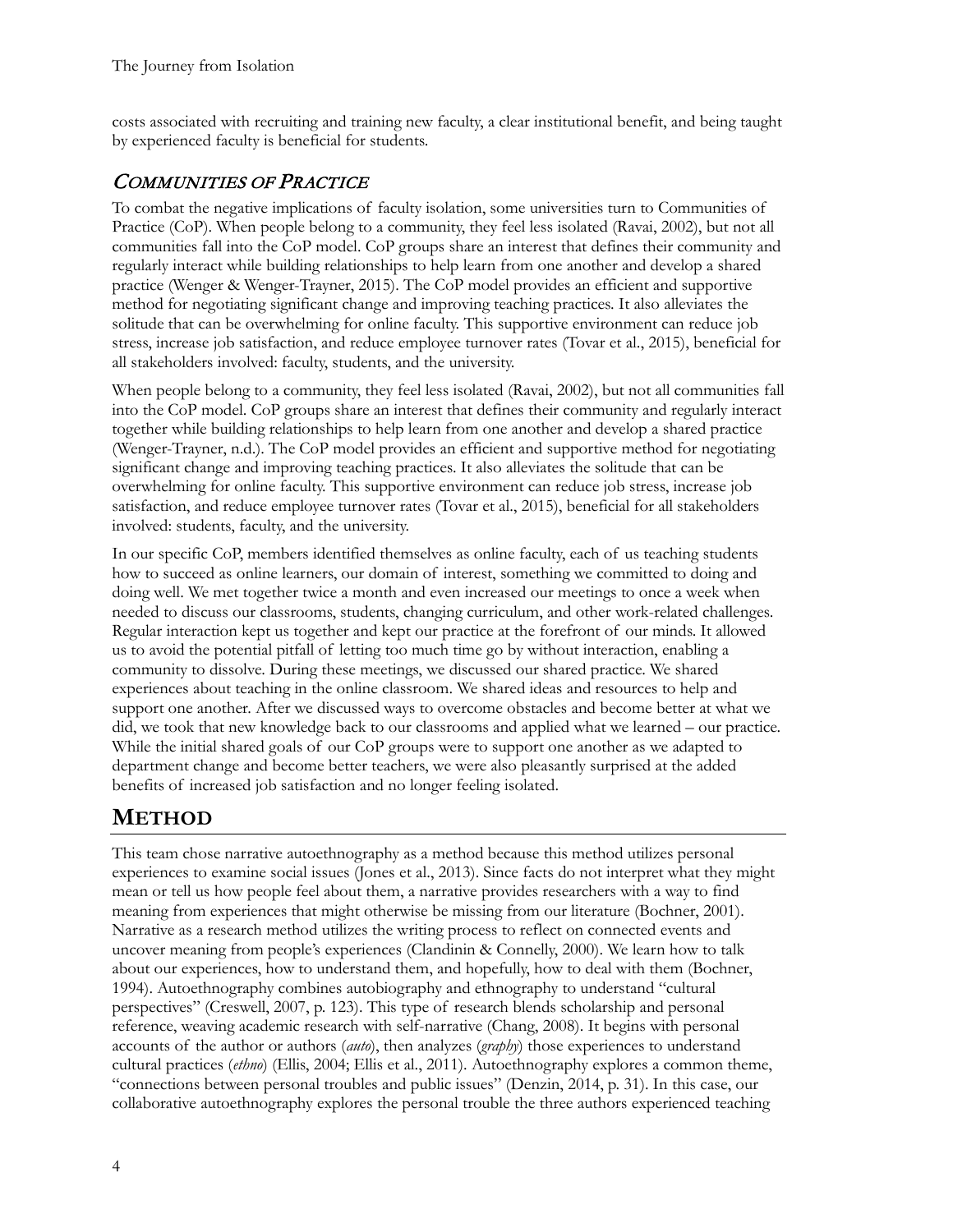online prior to creating our CoP group in 2015, and the public issue of so many others experiencing the same transition starting in 2020. Using this method allowed us to re-live and re-examine our experiences of feeling isolated when we taught online, but then forced us to examine those experiences in connection with other online faculty.

Each reader interprets a story differently, depending on what that person brings to the story from personal experience. The connection between readers, writer/author, text, and what the text represents exemplifies the key difference between narrative and other research methods (Ellis et, al., 2011). Readers actively participate in narrative text; they become a part of the process, so the text is interactive. Readers construct the text (Denzin, 1989), applying what they read, what they learn, and what they feel to their own situations. They find elements of their own lives in the experiences of others and feel connected to those others. In this way, many people can benefit from a single story, each reader uncovering meaning applicable to their own specific circumstances. In this way, the narrative autoethnography may reach a wider audience than offered through traditional methods (Jones et al., 2013).

For this study, each team member wrote about past experiences feeling isolated while working online. After we wrote our experiences, we reflected on them, connected them with existing literature, and compared them to our experiences working together in our CoP groups throughout 2016. We found that our feelings of isolation were significantly reduced by participation in our CoP groups. Not only did our CoP teams help alleviate our sense of isolation, but they also helped us reduce stress, highlight our individual strengths, and improve our teaching. We share our stories here in hopes that they may inspire others feeling isolated to consider a CoP to help feel more connected. Our autoethnographic study became both our method and our text, our process and our product (Ellis et al., 2011)

## **RESULTS: OUR NARRATIVES AND REFLECTIONS**

In our narrative sections, each team member wrote about past experiences of feeling isolated while working online. After we wrote our experiences, using as much detail as possible to help us remember the situation, we reflected on those experiences. Then we connected them with existing literature and compared them to our experiences working together in our CoP groups from January 2016 through the end of 2017. Our experiences reveal how much our feelings of isolation were reduced by participation in our CoP groups. Not only did our CoP teams help alleviate our sense of isolation, but they also helped us reduce stress, highlight our individual strengths, and improve our teaching.

During these narratives, the italic font will represent interior monologue.

## ISOLATED WORK BUT HESITANT TO CHANGE

#### **Angela 2011: Working in isolation**

The platform we used did not have camera access, so I typed my name into the chat box after logging into my first faculty meeting early, muted my computer, and listened to a bell ring as new people joined. A number at the bottom of my computer screen kept track of how many leaders and participants attended; two leaders and the participant number kept rising to 45, 50, 60, and the number just kept increasing. *Good grief! I work with over sixty other faculty members, and I've never seen any of them!* 

The early years of teaching online felt incredibly isolating. I never stopped by the secretary's desk to visit for a few minutes because we were the only people in yet. I never bumped into anyone in the mailroom or the hallways, joined anyone for coffee or lunch, and never walked through campus with a friend every Wednesday because we were both free at the same time. The loss of those seemingly simple interactions left me feeling incredibly disconnected from the rest of my peers.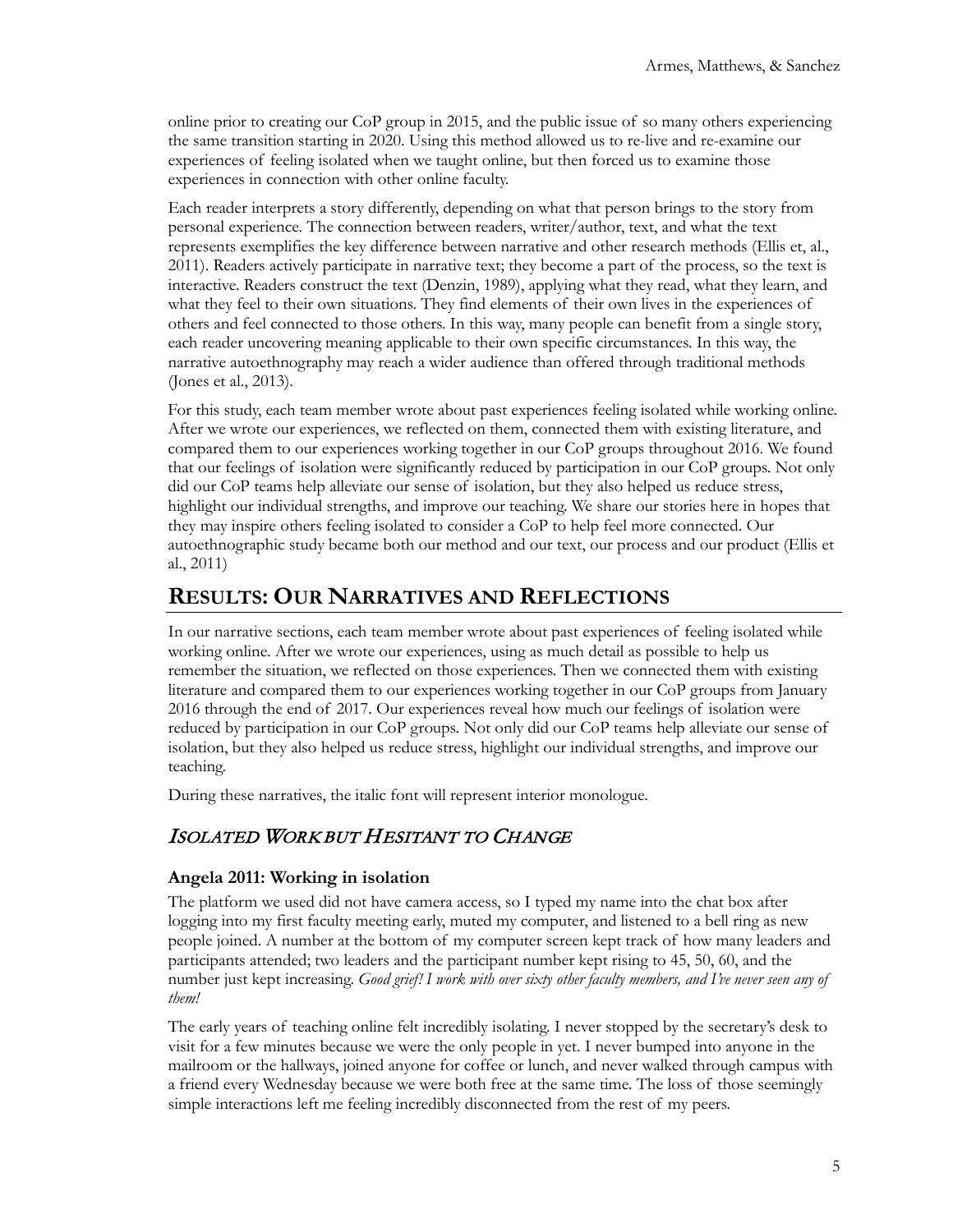#### **Angela, December 2015: New expectations, a new role**

The dean of my department spent the first 20 minutes of our meeting glossing over upcoming changes to institutional learning outcomes and expected outcomes of the specific courses in our department, in addition to changes in course design, assessments, and grading rubrics, that one of my teams would begin working on soon. "I made the course level changes to align with the new learning outcome changes, but I know that's a lot of change at once." *Good grief, this place loves change! Don't most universities change slowly, gradually?* "To make transitioning to that change easier, I'm hoping that each one of you will step up and lead a new Community of Practice team and start training as a coach/mentor for those groups. Each of your groups will meet with your teams once a week to discuss expectations and challenges meeting those expectations, then work together to support one another through those changes. The leads will then meet with administration biweekly to update us on progress, be our touchpoints with faculty." Questions were already flying into the chat box, but I closed my eyes and tried to think of puppies. I had not gotten used to the new cameras we used in our meetings but knew I did not have a good poker face.

The university my colleagues and I used to work for functioned much more like a business than a university and had an exhausting habit of frequent and significant change. We often did not enjoy the changes but became adaptable. That adaptability would become indispensable during the COVID epidemic but felt overwhelming in 2015.

### **Miguel, January 2016: Navigating changes**

*Another change, great! It's been months since we needed to make significant changes, so I guess it's about time. This change seems like a good idea, though. It might not be too bad. Students might have more learning how to research for a presentation instead of a traditional research paper. Grading presentations might be more fun than grading papers, less tedious, maybe? Our old rubrics don't really match it anymore though. I wonder how I should handle that. I wonder what everybody else is doing about it.*

Like my colleagues, I used to teach a course that introduced students to online learning and how to succeed during the first year of college. In most cases, this was also their first experience with online learning. In our institution, as with many online universities, there was no face-to-face contact that students and faculty would experience in a traditional teaching and learning environment. In my early years of teaching in this online format, I often felt isolated and alone. Our department met quarterly, and we received guidance from our leadership through email, course reviews, or phone conferences, but I couldn't run next door and confer with a colleague. For me, that meant feeling isolated and frustrated. Attempting to work around that, I often sent my colleagues email, waited for a response, and then continued the process over a period. This process of messaging back and forth took time and became frustrating. Many times, isolation left me feeling like a lonely fish in a big sea, and sometimes it hindered my teaching. *Did that make me or any other instructor who falls prey to isolation a bad teacher? No, it was an obstacle to overcome.*

#### **Donna, January 2016: Not Another meeting!**

*Why me? – I must find a way to put my personal problems aside and focus on my job, attend a funeral, complete the group project for my Ph.D. course by tomorrow, complete an individual presentation for another course, finish writing a grant proposal which I can't ignore because it's a part of my fellowship, cook dinner tonight, and deal with the fact that I just ran out of gas and need to wait on AAA to bring me more. Did I mention that running out of gas caused me to miss a very crucial meeting?*

*Wow, grades are due tonight before midnight; a family member just called me to come help them with a personal situation, a close friend would like to borrow money, and I have a CoP meeting tomorrow.*

Thinking back to that one stressful week reminds me of how overwhelmed I felt. There were times when I would procrastinate and avoid writing for my doctoral group project and dissertation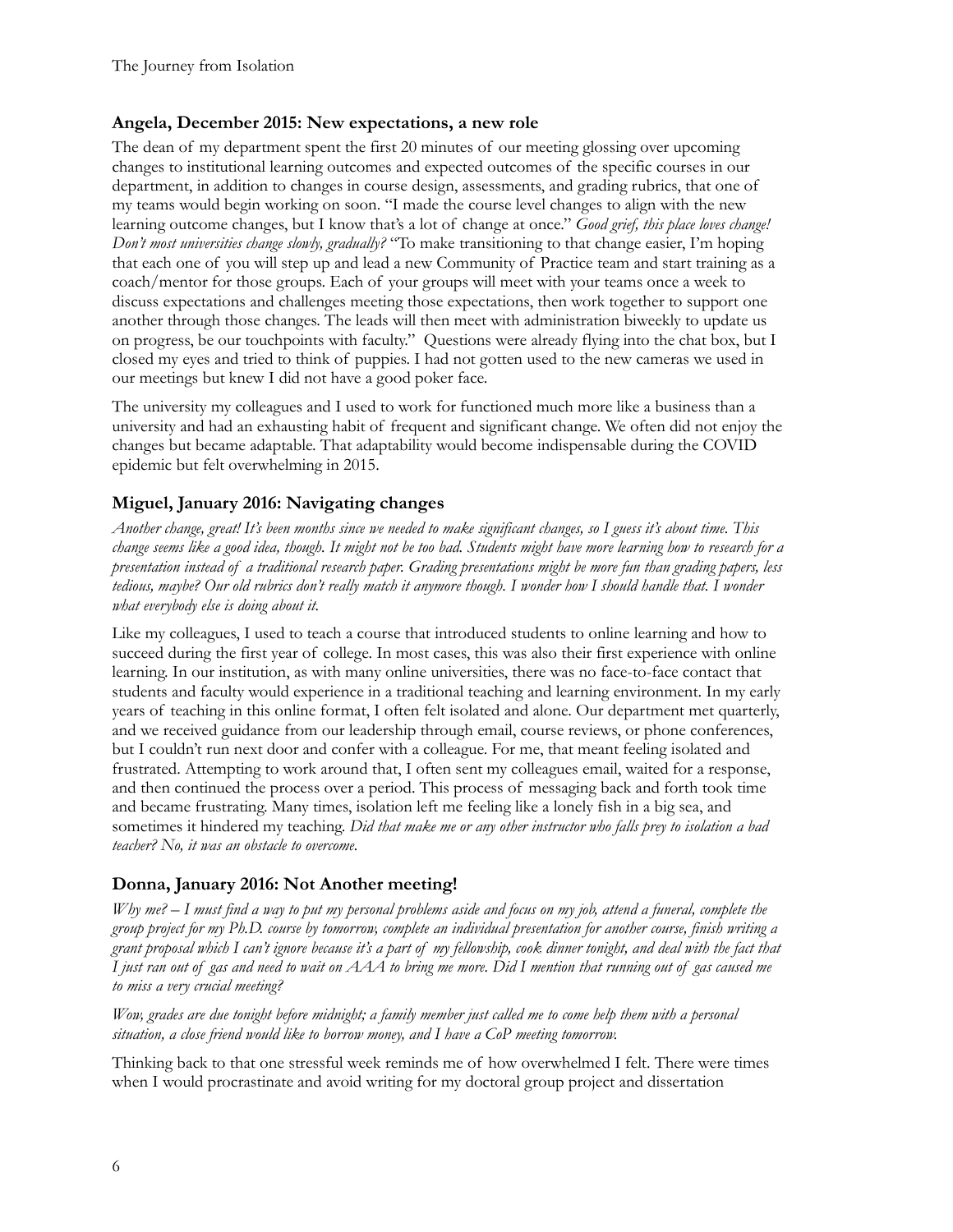proposal or put off writing for the grant proposal because of work commitments. The last thing I wanted to do was add another weekly meeting to my already packed schedule.

### CONNECTIONS: FROM HESITATION TO APPRECIATION

In our specific CoP, members identify themselves as online faculty, each of us teaching students how to succeed as online learners. It is not just our jobs but our domain of interest, something we are committed to doing and doing well. We met together twice a month to discuss our classrooms, students, changing curriculum, and other work-related challenges. This regular interaction kept us together and kept our practice in the forefront of our minds. It allowed us to avoid the potential pitfall of letting too much time go by without interaction, allowing a community to dissolve. During these meetings, we discussed our shared practice. We shared ideas, resources, and experiences of teaching in the online classroom. We talked through obstacles and supported one another while adapting to the changes we encountered at work. After discussing ways to overcome barriers and become better at what we do, we took that new knowledge back to our classrooms and applied what we learned to our practice. While the initial shared goals of our CoP groups were to support one another as we adapted to department change and became better teachers, we were also pleasantly surprised at the added benefit of no longer feeling isolated.

#### **Angela**

In October of 2015, my mother experienced complications after surgery and spent three weeks in intensive care. We did not want to leave her alone, so my brother, sister, and I took turns staying in the hospital with her. I took the first shift, to be there when the doctors made their morning rounds. I talked with her while waiting for the team to reach her room. The surgeon and other specialists stopped by throughout the morning to examine her stitches and check her responsiveness. Nurses and assistants came in and out of the room to check her heart rate and blood pressure or change her IV. In between medical visits, I would sit in a chair beside the hospital bed and check in on my classes. My heart was not in the work. My heart was stuck in the hospital room with my mother. My brain skimmed over student submissions but only processed part of it. I gave my students cursory responses and minimal feedback, making those horrible weeks some of the most stressful and least productive of my teaching career.

Even though I was not my best, it did not even occur to me to reach out to anyone from work for help. I did not even consider sharing my troubles with anyone from work just to share and connect, to have someone from work know what was going on in my life. I had never interacted with any of them outside of meetings, so I did not know them well enough to trust them with my personal problems. I felt completely isolated from them as if we had nothing to do with one another. This type of social isolation leads to stress (Ruis et al., 2001), and both social isolation and stress can negatively impact performance (Ali & Kohun, 2007). I know my teaching performance was low during that terrible time, but I felt that there was nothing I could do about it. Looking back on that time now, I see that I may have had options, but no options occurred to me then. I felt too overwhelmed and alone to think clearly or see any options. Social isolation negatively impacts an individual's ability to function (Hortulanus et al., 2006), which may help explain my hesitation to reach out to colleagues for help. My hesitation may have been understandable, but the situation was not ideal, not for me, my family, or my students.

That was before my CoP team. Several of my colleagues probably would have offered support back then, even before the CoP teams, but it never occurred to me to reach out and ask for help. We never passed in the hallways or bumped into each other in the mailroom. We did not join each other for lunch or a coffee break. We never even spoke outside of meetings. We weren't friends, so I did not even stop to consider asking any of them for help. Nothing like that will ever need to happen again, not to me and not to my peers.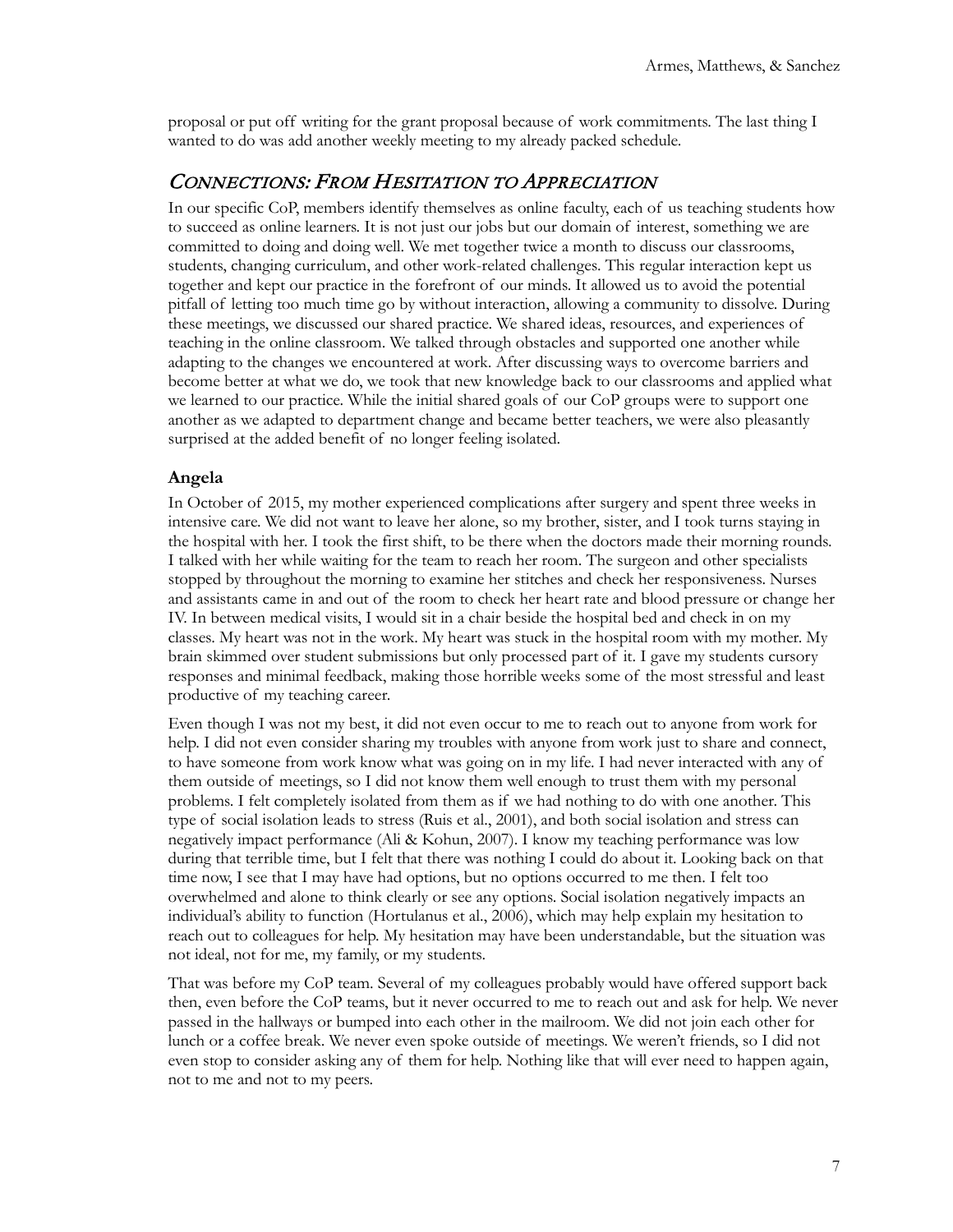With my CoP, I felt a definite sense of community support. With them, I would not hesitate to reach out to anyone on my team and ask them to check on my students for me, and I would not hesitate to do the same for any of them. Emergencies may not develop every day, but the knowledge that I had their support helped me feel better about work. I could share small victories and minor stresses with my team, and they would do the same. Our simple act of sharing with one another helped alleviate much of the stress I used to feel about work. I stopped hating my job for taking me away from where I needed. My team and I had each other, and that support lightened the weight of my work responsibilities, reduced my work-related stress, and increased my job satisfaction.

An additional benefit from participation in our CoP teams turned out to be the fountain of teaching experiences shared with one another. When one of us found something difficult in the classroom, we brought our issue to a weekly meeting and shared it with the team. Inevitably, that problem was met by a combination of sympathy and solution. In one of our first meetings, Miguel used a coaching metaphor to talk about guiding and encouraging our students instead of lecturing them. Hearing his metaphors helped me visualize how I could apply the same techniques to my students to encourage critical thinking. That theory may have been hiding in my brain before our meeting, but until I heard his coaching metaphors, I had a hard time imagining how I would put that theory to practice in my classrooms. Observing her classrooms and hearing how Donna communicated with her students helped me understand how I could facilitate student engagement with questioning techniques without coming across as cold and unfeeling, something I had worried about from the onset of our curriculum change. These are only two examples of how much my team helped me, but the impact of collaborating with them is far more reaching than that – they helped me feel less stressed when working, look forward to our meetings and other communication, and appreciate my job more than ever before.

### **Donna**

During the last several years of working from home, I have enjoyed the flexibility in my start time for work. I had always appreciated not having as many time constraints or the days when I did not have to leave the house. Working as an online educator is constantly evolving and can be rewarding and challenging. The beginning of 2016 presented me with a few personal challenges, which caused me to feel overwhelmed and concerned about my ability to keep up with work. I felt stressed out, lonely, and isolated. May of 2016 is when problems hit me the hardest. It seemed as if the challenges were multiplying, and regardless of what I was experiencing on a personal level, I still had a job to perform.

I was scared about what might happen if I shared with someone on my job what I was experiencing. I thought to myself - *Can I trust that others will understand? Will I be able to perform my job according to the organization's standards? What will happen if I can't focus on the new concepts being developed? Who will be there for me?* I am now confident my team will be there for me. After weighing the advantages of community support and the disadvantages of extra meetings in our already busy lives, I could visualize the possible outcomes of the CoP initiatives. I could start to see the benefits of working as a community and then appreciate the value of being able to learn from others. "Communities of practice are voluntary; what makes them successful over time is their ability to generate enough excitement, relevance, and value to attract and engage members" (Wenger et al., 2002, p. 1). I felt excited about working with my team, and I know they felt the same.

When our CoP teams began to speak openly to each other about things going on in our personal lives that I began to open up with them about certain things. I worried about my colleagues saying, "Let's stay focused on the weekly topics of CoP!" But the responses I received surprised me. Some of my team members confessed issues similar to my own – personal issues. It was comforting to know I was not alone. I felt the kind of support I had needed during that stressful time. Being a part of the "Magnificent Five," meeting on a bimonthly basis, email or call each team member with a question or when I needed help with an issue was instrumental in helping me overcome my feeling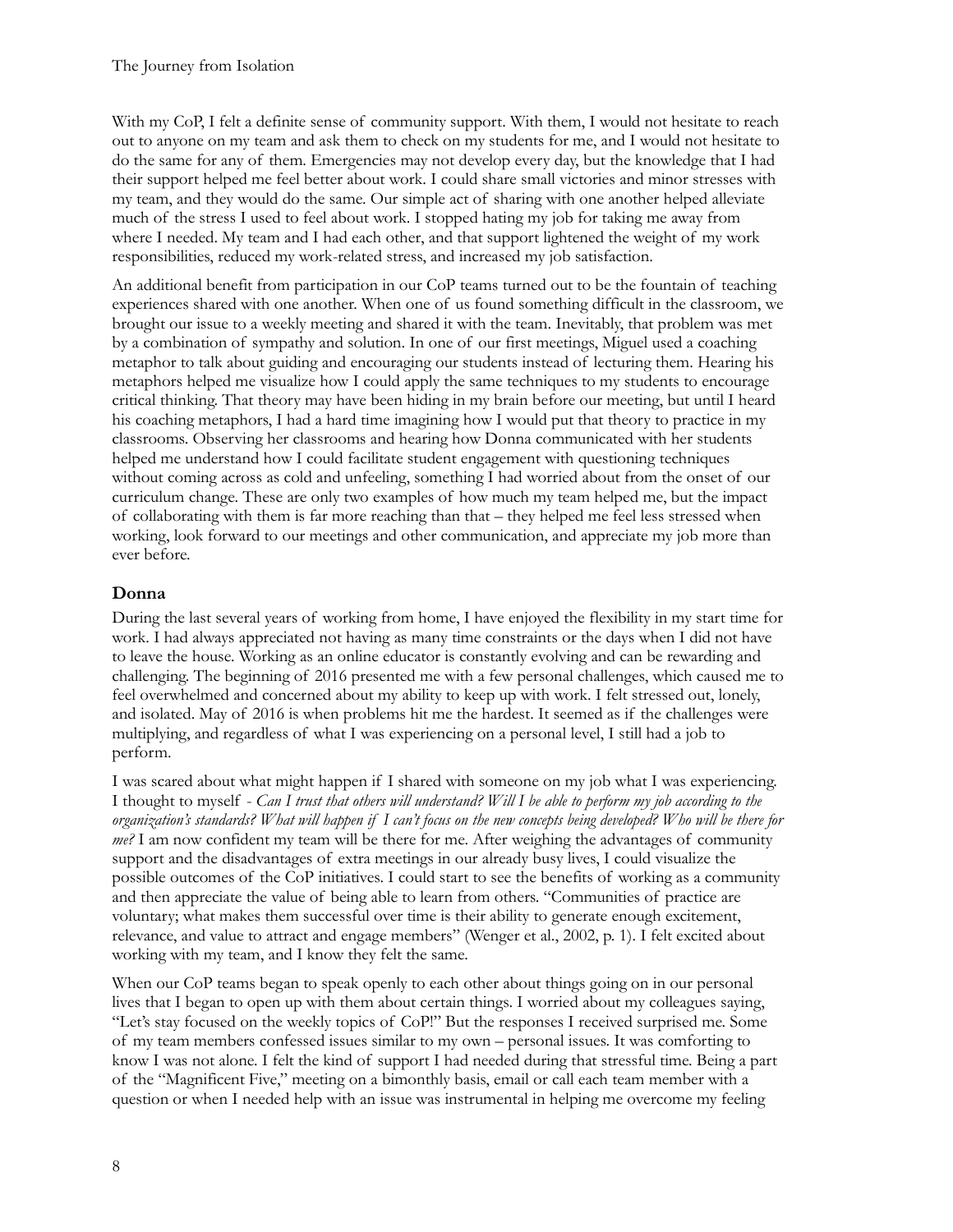of isolation. Through this method of being a part of a team, I learned more about their personalities, work habits, and online classroom coping mechanisms. Most importantly, we developed relationships to possibly help talk about personal matters and how we dealt with them. Our relationship and support system strengthened over time. We worked as team members because we felt comfortable talking about our personal lives, which I believe was helpful in me overcoming the feeling of isolation. This feeling of isolation made me feel insecure, and I did not want to reach out for help because I did not want anyone to think that I could not deal with my work obligations or personal life. I did not want my feeling of isolation to come across as a weakness. I had to realize that all my problems were not going to be resolved with the snap of my fingers. Through the time spent in my CoP group, I gained the courage to start asking for help or opinions when needed.

Wenger et al. (2002) defined Communities of Practice as "groups of people who share a concern, a set of problems, or a passion, about a topic, and who deepen their knowledge and expertise in this area by interacting on an ongoing basis" (p. 4). After months of working in my CoP, I finally understood the benefits that can help me develop a host of skills that are increasingly important as an online educator. Working throughout the year on different projects for our courses allowed me to work with a team, learn from others' classroom experiences, and gain knowledge from a different point of view. Surprisingly, my CoP team was well structured. We learned from each other, kept an open mind, and recognized that every group member possessed a unique set of strengths, knowledge, skills/abilities, and both classroom and life experiences. These are strong characteristics that are important for the success of 'Communities of Practice' (Wenger et al., 2002). As a part of a 'Community of Practice,' we all gained experience through our willingness to participate. Wenger (1998) defines participation as a concept that:

refers not just to local events of engagement in certain activities with certain people, but to a more encompassing process of being active participants in the practices of social communities and constructing identities in relation to these communities. Participating in a playground clique or in a work team, for instance, is both a kind of action and a form of belonging. Such participation shapes not only what we do but also who we are and how we interpret what we do (p. 4).

#### **Miguel**

Feelings of isolation felt especially pronounced during times of significant change, which used to occur about every two years. With these changes came new texts to use, new material to teach, new assessments to use, and many different approaches to disseminating the information intended for the students. As teachers, we are accustomed to change; however, there are times when the change seems to happen in an instant, and there is no time to transition. As a teacher, I like to be able to go through the new content to know what I am teaching, how to teach it, and to ensure that any foreseen obstacles can be averted. There was no face-to-face contact that we would experience in a traditional teaching and learning setting when online. For me, this had meant feeling isolated and frustrated that I could not run to the next-door classroom and confer with a colleague. What many colleagues would do in the online format is send an email for help, wait for a response, and then continue the process over a period. This process of messaging back and forth for assistance takes time. It can get frustrating, which leads to the feeling and obstacle of isolation, especially for those who like quick action or results to know that they are doing their part of the job correctly.

Using our CoP group to support one another, we observed peer practices and combined our different strategies to help improve student participation in the course. Within the group meetings and observations, we shared how we handled policies, procedures, and teaching tasks within the course. Through the CoP, all of us agreed that there is no formal or truly correct way to teach; however, by being able to share, merge, and create ever-evolving practices, we can effectively engage and produce greater student results. Since we connected as a team and started working together in our CoP, we all became more productive and involved instructors. We each felt more connected to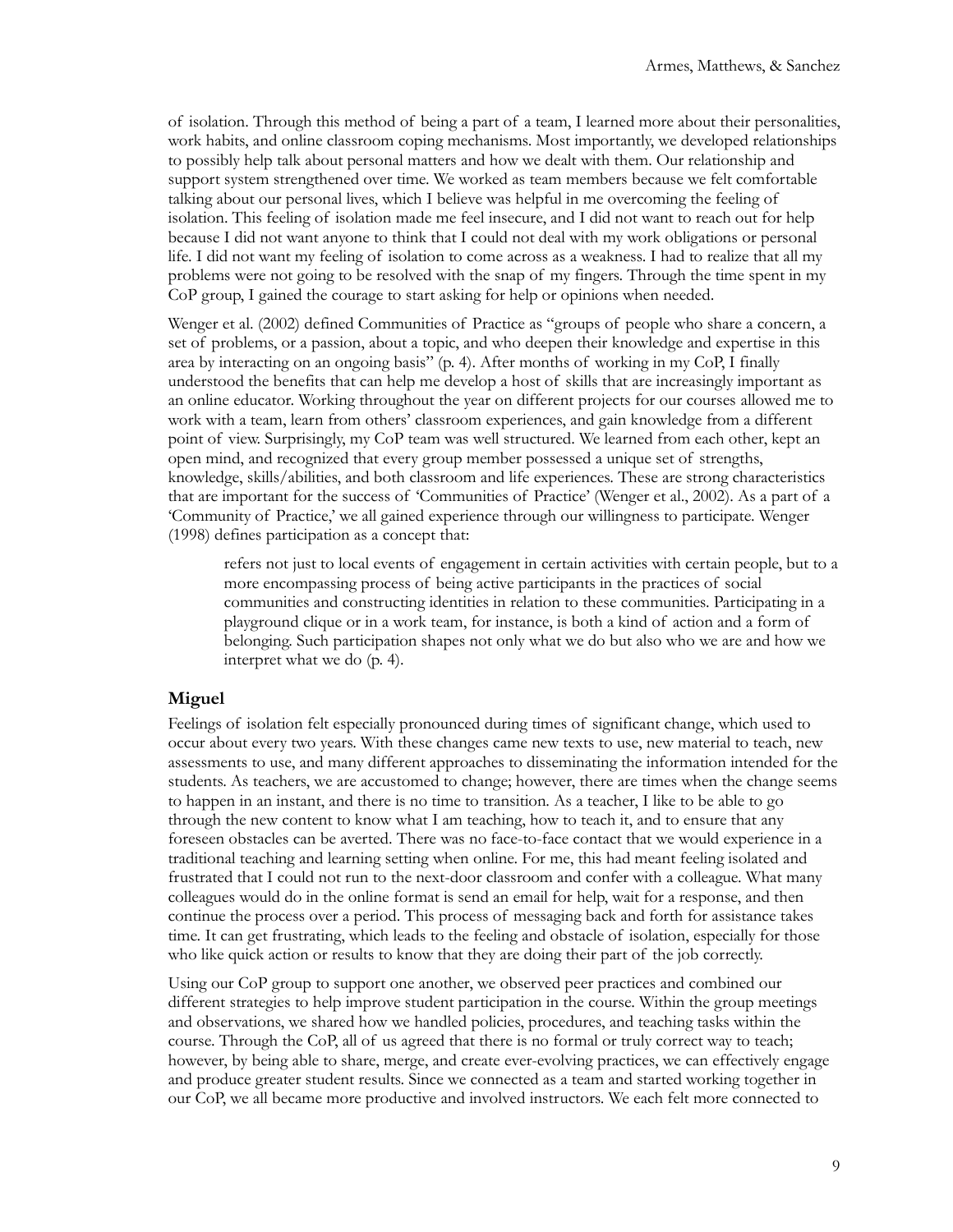one another and to our university. Not only did we feel less isolated, but we also became better instructors because of our interaction.

The distance separating online faculty from their universities could potentially hinder faculty loyalty toward management and the institution (Dolan, 2011). Isolation is a feeling and phenomenon that is very real and prevalent amongst online instructors. This isolation could lead to a lack of focus, a sense of unimportance, a depressive state, and many other characteristics. In turn, this could lead to a poor instructor-to-student presence and performance on both ends. As Dolan (2011) states:

It is not uncommon to encounter feelings of frustration in the absence of the social cues that occur in a face-to-face environment. This has an impact on motivation, trust, reciprocity, and ultimately job satisfaction with many remote employees citing plans to leave their jobs or at least expressing a lack of interest in organizational outcomes (p. 67).

Therefore, one must ask, how can isolation be overcome. One practice that seems to be effective and is still yielding preliminary results is the use of a Community of Practice (CoP). Much like team teaching in a traditional setting, online instructors are placed into groups of five or six colleagues. However, in team teaching within a traditional classroom setting, the teachers share the workload and the teaching responsibilities. In the COP setting, colleagues all teach sections of the same course with the same course content and delivery method. This allows for all in the group to share their positive and negative practices. The groups would meet weekly to share effective practices, observations of a colleague's classroom, and any other thoughts and/or ideas that could help facilitate teaching better than in the past. Dolan (2011) concludes:

regardless of the channels people choose for communicating with one another, that is, via technology or face-to-face, management must create opportunities for all stakeholders to share their ideas regarding the ongoing improvement of the institution's services and reputation. This in turn will provide students with a more positive and fulfilling experience (p. 72).

Dolan (2011) continues to state, "If the school enables faculty to enrich their own academic life and thereby become better teachers by arranging face-to-face meetings, then the sense of loyalty that instructors feel toward their students will presumably extend, by virtue of its intermediary role, to the institution as well." (p.73). Thus, in using CoP, faculty can engage in face to face like settings with the use of tools such as Adobe Connect to help facilitate growth, sharing of ideas, and much more. This, in turn, produces great productivity within the classroom and camaraderie amongst faculty that extends to the students and university alike.

In my specific CoP group, we may have been colleagues, but we also began our meetings as strangers. We had never reached out to share problems, solution strategies, or even commiserate. However, from the first meeting of the group through the following months, the group was able to know one another personally and professionally. They learned valuable teaching strategies from each other, helped each other notice the strengths and weaknesses in teaching methods, and relied on each other for support while undergoing teaching responsibilities. This has led to a better core group of faculty teaching and reaching their students. Students have been more receptive and have shown improvement through their coursework submissions and grades received. The faculty also feels rejuvenated and very much a part of the process of teaching and more importantly a part of the university as a whole.

# COVID SHUTDOWN 2020

By the summer of 2018, all three of us had moved on to different schools, but we all instinctively reached out to one another after the COVID epidemic surged, killing some people and leaving others isolated in their homes.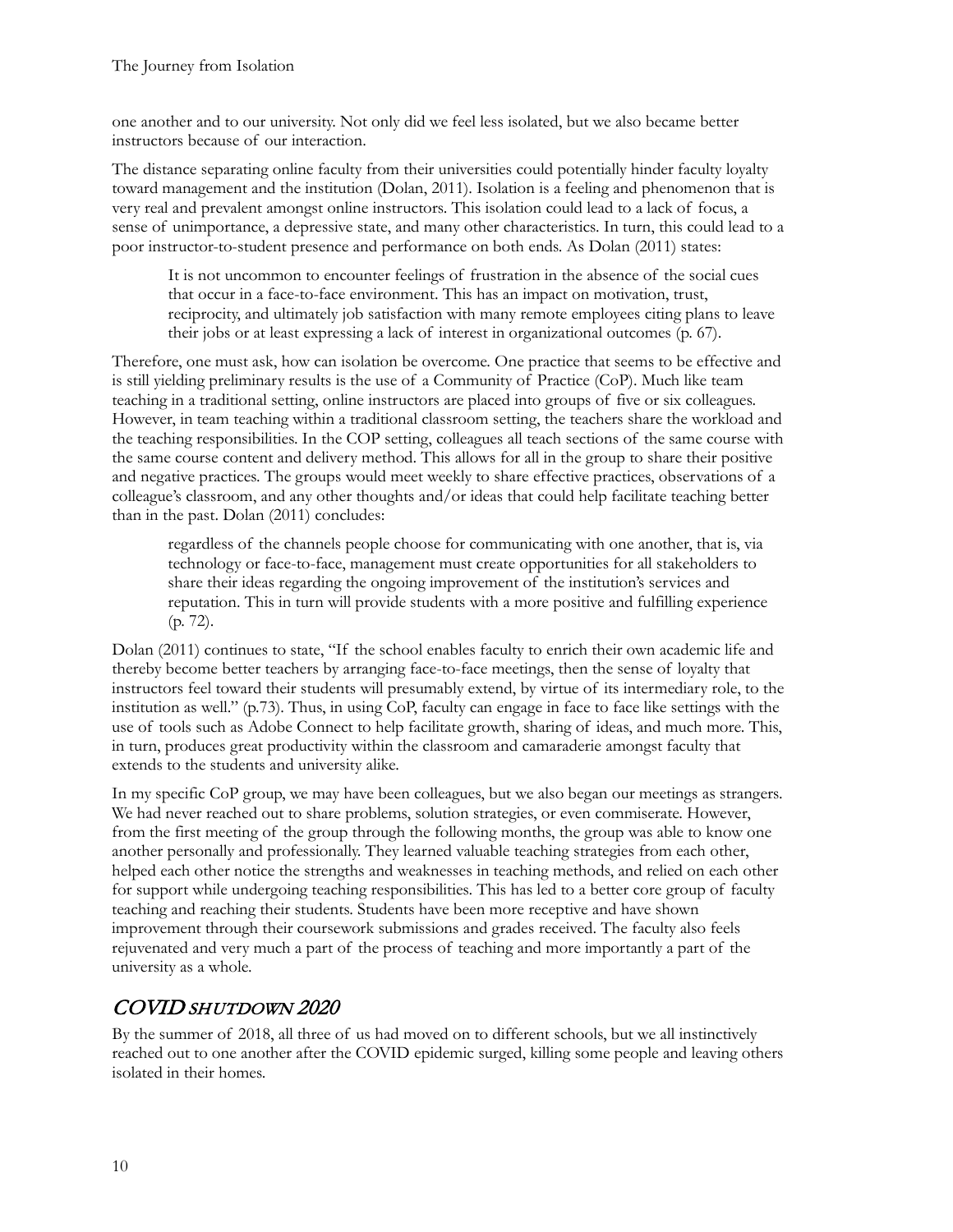#### **Angela**

A chime from my computer alerted me to new mail, so I stopped grading and looked at my email screen. "To follow up on the president's earlier message, I am writing to ask all offices to implement remote work to the extent it is possible." The email continued, but the primary objective was clear from the start – if possible, to work from home. I sighed and looked away from my computer toward the snow blowing past my window. *Out of the house and teaching in person again for two short years, and now I'm forced back home again*. Even though I had been expecting it, I still felt a little bit disappointed. The previous university where I taught for seven years had been exclusively online, and I had only been working at a traditional university for a year and a half. Although not excited about the return to online teaching, at least I felt prepared to do it this time around, unlike so many of my colleagues. I could already hear grumbling and imagine the stress they must feel, so I started pulling together some of my old resources about distance education best practices and strategies for success to share with them.

#### **Donna**

In March 2020, the pandemic forced higher education institutions to resort to remote learning for the first time in my academic career to ensure continued teaching and learning. As I reflect, I realize that the pandemic impacted everyone in the education community in one way or another: all students were forced to adapt to remote learning, educators were faced with adapting to the increasing demand of taking on other roles in schools, in their profession, and personal lives, administration staff having to work from home to attend online meetings and make decisions regarding education.

Nervousness was starting to settle in, but those feelings only lasted 30 minutes. I do not know why I felt this way; after all, I have years of experience and excellent resources to use. How would I keep myself from feeling isolated or overwhelmed? How would I keep my students from feeling overwhelmed or isolated? Would I have all the help that I need to make this one of the best learning experiences for my students? What would my students make of their online experience? What would I do for students who struggled to make the transition? What did I need to do to ensure my students could grow and succeed?

The intent is not to answer all of those questions, but to share the thoughts that were going through my head and how the pandemic caused so many emotions within me. I shared the questions to show that no matter how many years of experience you have in teaching, you will always look for ways to grow – so there will be questions you will ask yourself. When I first was grouped with my CoP team, I had many questions: would we get along? Would I benefit from working in this group every week? Let me be clear that I recognize that community of practice was one of the best professional development trainings that I received as an educator. I am forever grateful to my former department director for forming this group. Although it was a department-wide initiative, I only shared my thoughts and experiences working within my group.

At first, it seemed to be the perfect fit for me. After all, I taught online full-time for the past eight years and taught face-to-face courses part-time. As much as I promote online learning as a modality, most of my teaching would now be conducted 95 percent via my remote classroom, where I was responsible for making intelligent and informed decisions to support my students. My teaching approaches and styles would now dominate 100 percent. In addition, I was not only responsible for teaching the curriculum, but I also now had to go beyond my responsibilities to address the successes, challenges, and day-to-day support of my students. Immediately, I had to keep my social and well-being in check. That "perfect fit" feeling made me remember the sense of isolation I felt before working in my CoP group during 2015-2016. I immediately had to put myself in my "bestpractices" educator mode to avoid slipping back into feeling like I was alone.

Although I no longer work at the same learning institution as my former CoP team members, I still keep in touch with Miguel and Angela. We keep in touch, and little that they know, it's uplifting when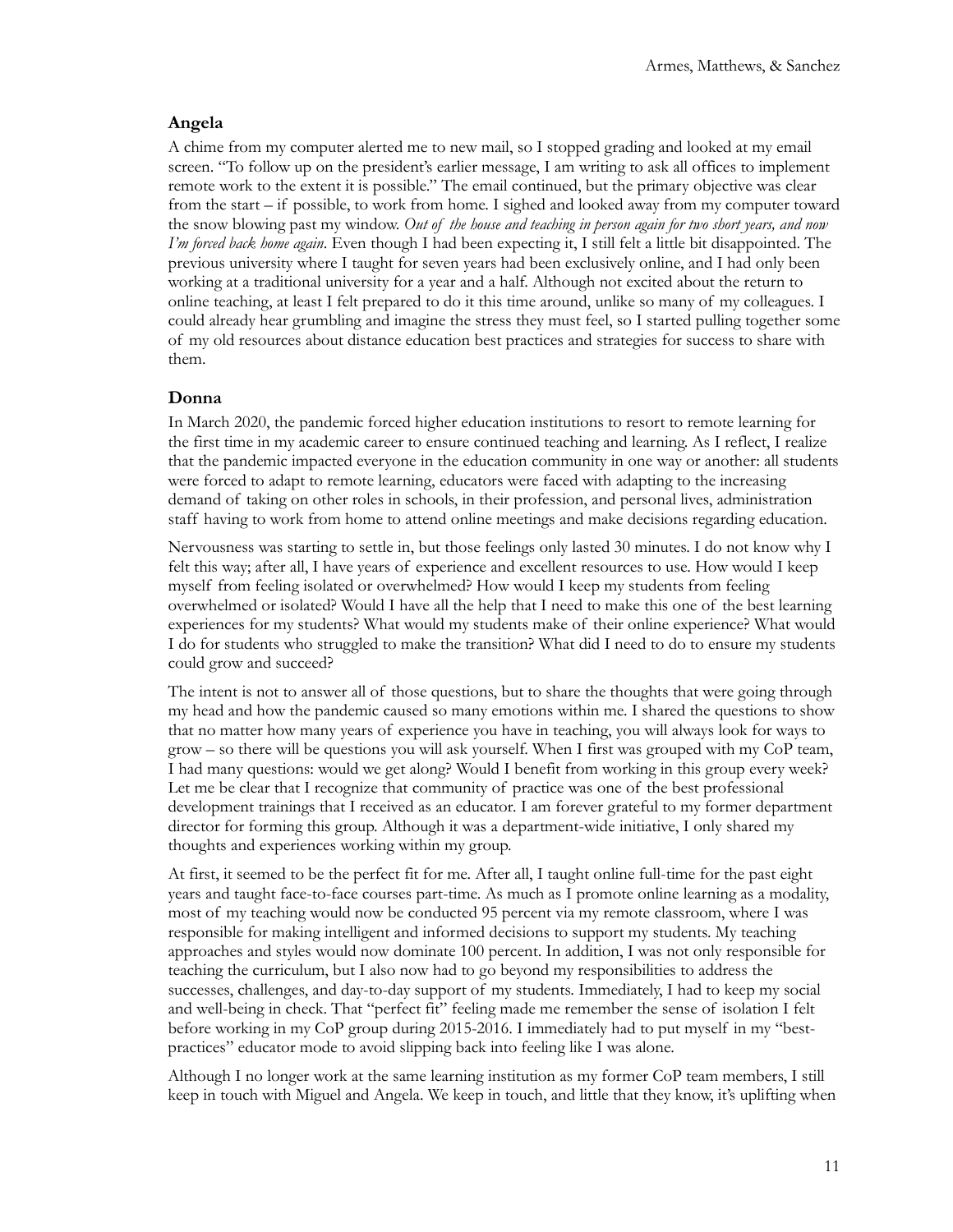we email each other. I genuinely know I have a great support system with my CoP team we developed in 2015-2016. I still search for new methods to meet the unforeseen crisis's demand in this uncertainty. The typical happy world of online education came abruptly with the March 2020 lockdown. Like the authors in this article, online educators feel that the awkwardness of isolation can be caused by working exclusively online (Dolan, 2011). While online faculty continue their daily teaching routines to adopt alternatives to online teaching, some faculty are left to feel alone in their pedagogy responsibilities.

Similarly, online faculty may feel less motivated and belong as part of the learning community without the support from other faculty in similar situations. They may also feel as though no one understands their situation. Lack of understanding and isolation can lead to frustration or a withdrawal from special teaching interests and strong relationships they previously appreciated.

### **Miguel**

When I began teaching, I was fortunate to be in a 100 percent asynchronous accredited online university. It was also at a time when many brick-and-mortar schools, kindergarten through 12th grade, and Higher Education were trialing or transitioning to online learning. I had taught in this type of evolving environment for 12 years. I was then allowed to go to a traditional classroom setting. I have been teaching in the traditional classroom setting for the last three years. Much of it is the same in methods, but delivery is far different. That is, until March of 2020.

In March of 2020, the United States and the world succumbed to the Covid-19 pandemic. Schools were closing and transitioning to online learning or a distance style of learning. Many classroom teachers in traditional brick-and-mortar settings, were scrambling to learn how to deliver their lessons. For the conclusion of the 2019-2020 school year, many schools offered education, but it was not mandatory to finish the school year traditionally. Many teachers offered their services to keep "normalcy" for the children, but many were not mandated or required to do so.

For the 2020-2021 school year, most schools had moved to an online or hybrid format of teaching. Teachers were trained to use Zoom and create and design classrooms to be both synchronous and asynchronous. This is now where my story begins again. After teaching online for 12 years, my skills were ready to go into action. I was able to take our Physical Education class, which is a hands-on class, into a fully online hands-off course. I could see physical play as well as noticeable improvement.

I was not stressed about making this transition happen or getting the class ready for the children. I was excited and proud to use my skills from the online learning experience and teach my colleagues how to be successful in the online learning format. I was able to set up our online course pages, clone pages, and incorporate technology more into our class instruction than ever before. The children became little experts in using different modes of technology and creating assignment submissions using various apps and technology. When we transitioned from 100 percent online to a hybrid model, my colleagues and I were then able to see our classes in person and continue to see them online. We set up cameras and monitors in the classroom to see our online students and were able to deliver our traditional lessons to our online learners as well. Using my CoP strategies, online learning experience, and traditional classroom experience was an asset that my school was happy to have.

Having a CoP in online learning and traditional learning settings is vital to education. Educators must be able to have a communication and team-like setting to succeed in their teaching environments. Being able to succeed helps advance our education community as a whole. It also helps in times like a pandemic. Being able to use these different skills for a COP, online learning, and traditional classroom learning has helped not only myself but all my colleagues excel during these difficult and different times. A pandemic is once in a lifetime while teaching and learning last an entire lifetime. Therefore, we must be able to navigate, explore, create, advance, and enhance to succeed and survive.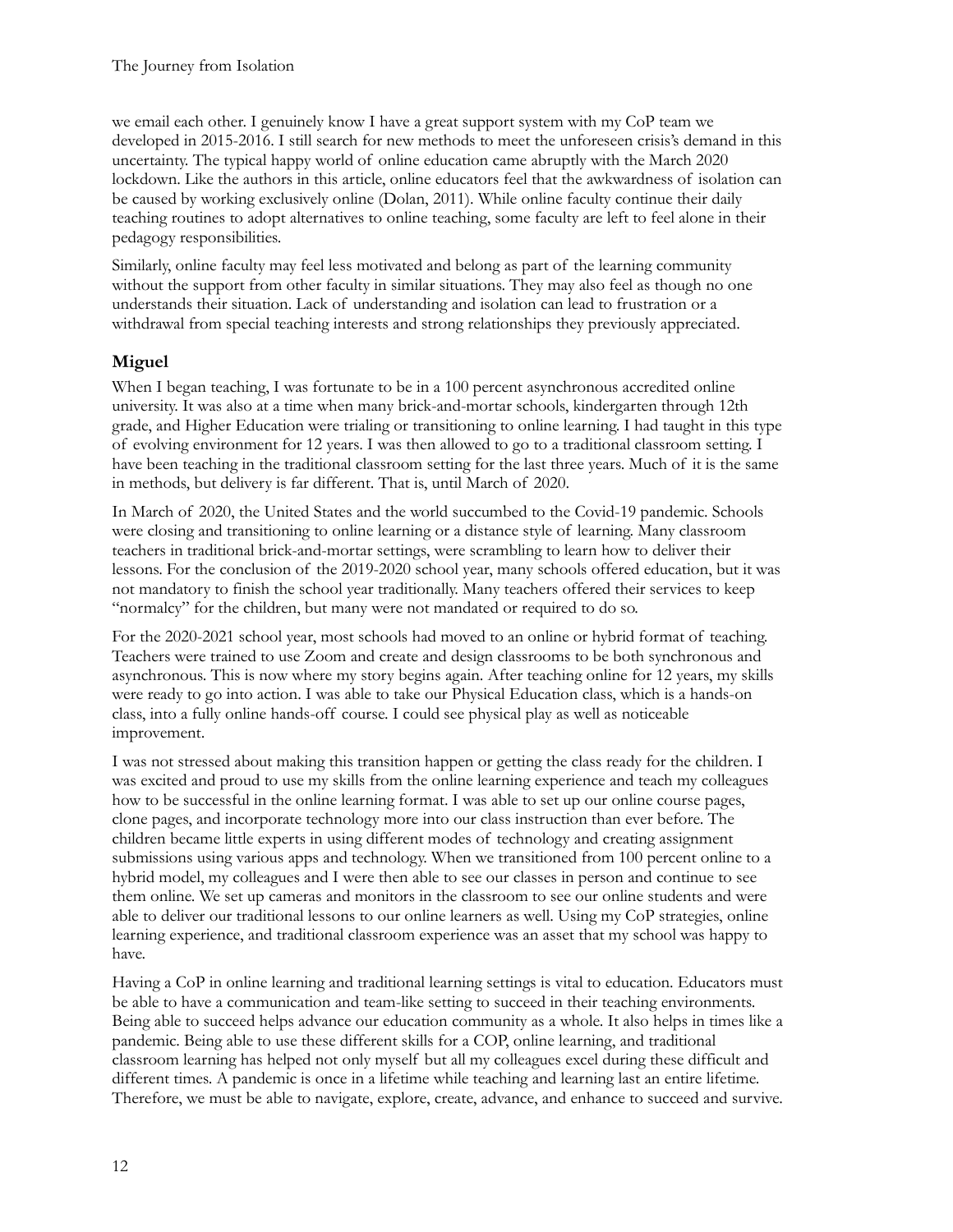## **FUTURE RESEARCH**

While our team felt extremely pleased with our experiences together, not all CoP teams feel so connected. Studies of what makes some teams more successful than others could offer future CoP teams invaluable guidance about making the most of their practice. A regression analysis of previous CoP participants could reveal some of the specific variables that predict successful outcomes for teams. Additional quality studies should delve further into the experiences of the teams that worked well together and compare them with the experiences of those teams less satisfied with their CoP experiences. A combination of both quantitative and qualitative research could reveal important evidence about what allows some teams to achieve more than others. The results of these studies could provide guidance for future CoP teams to maximize their time together.

# **CONCLUSION**

Our findings suggest that teachers across institutions with shared learning methodologies and general teaching principles can be a source of mutual support to help ease the feeling of isolation during teaching exclusively in an online environment. A community of practice is a group of people "who share a concern or a passion for something they do and who interact regularly to learn how to do it better" (Wenger, n.d., para. 1). Practically, sharing our experiences of being a part of our CoP helped us feel less isolated at work. This analysis describes how Community of Practices can support teachers coping with departmental change, reduce work-related stress, and support the development of professional communities. For our team, the experience of being a part of our CoP helped us feel less isolated at work, share ideas to help us become better teachers, and develop a greater appreciation for our jobs. We still reach out to one another when we have questions, do voluntary group work, and share research ideas even though we have all moved to new CoP teams, a benefit none of us ever expected. This knowledge revealed a unique, narrative perspective of educators working together and allowed us to look more deeply at additional ways through which teachers can connect to the broader world of remote teaching with the hope that others might benefit from our experience and harness CoPs to avoid the feelings of isolation.

### **REFERENCES**

- Ali, A., & Kohun, F. (2007). Dealing with social isolation to minimize doctoral attrition A four stage framework. *International Journal of Doctoral Studies, 2*, 33-49.<https://doi.org/10.28945/56>
- Blignaut, A. S., & Trollip, S. R. (2003). Measuring faculty participation in asynchronous discussion forums. *Journal of Education for Business*, *78*(6), 347-353.<https://doi.org/10.1080/08832320309598625>
- Bochner, A. P. (2001). Narratives virtues. *Qualitative Inquiry, 7*, 131-157. <https://doi.org/10.1177/107780040100700201>
- Chang, H. (2008). *Autoethnography as method*. Left Coast Press.
- Clandinin, D. J., & Connelly, M. (2000). *Narrative inquiry: Experience and story in qualitative research.* Jossey-Bass.
- Creswell, J. W. (2007). *Qualitative inquiry and research design: Choosing among five approaches* (2nd ed.). Sage.
- Denzin, N. K. (1989). *Interpretive biography.* Sage. <https://doi.org/10.4135/9781412984584>
- Denzin, N. K. (2014). *Interpretive autoethnography* (2nd ed). Sage. <https://doi.org/10.4135/9781506374697>
- Dolan, V. (2011). The isolation of online adjunct faculty and its impact on their performance. *International Review of Research in Open and Distance Learning, 12*(2). <https://doi.org/10.19173/irrodl.v12i2.793>
- Ellis, C. (2004). *The ethnographic I: A methodological novel about autoethnography*. AltaMira Press.
- Ellis, C., Adams, T. E., & Bochner, A.P. (2011). Autoethnography: An overview. *Forum Qualitative Social Research, 12*(1). https://www.qualitative-[research.net/index.php/fqs/article/view/1589/3095](https://www.qualitative-research.net/index.php/fqs/article/view/1589/3095)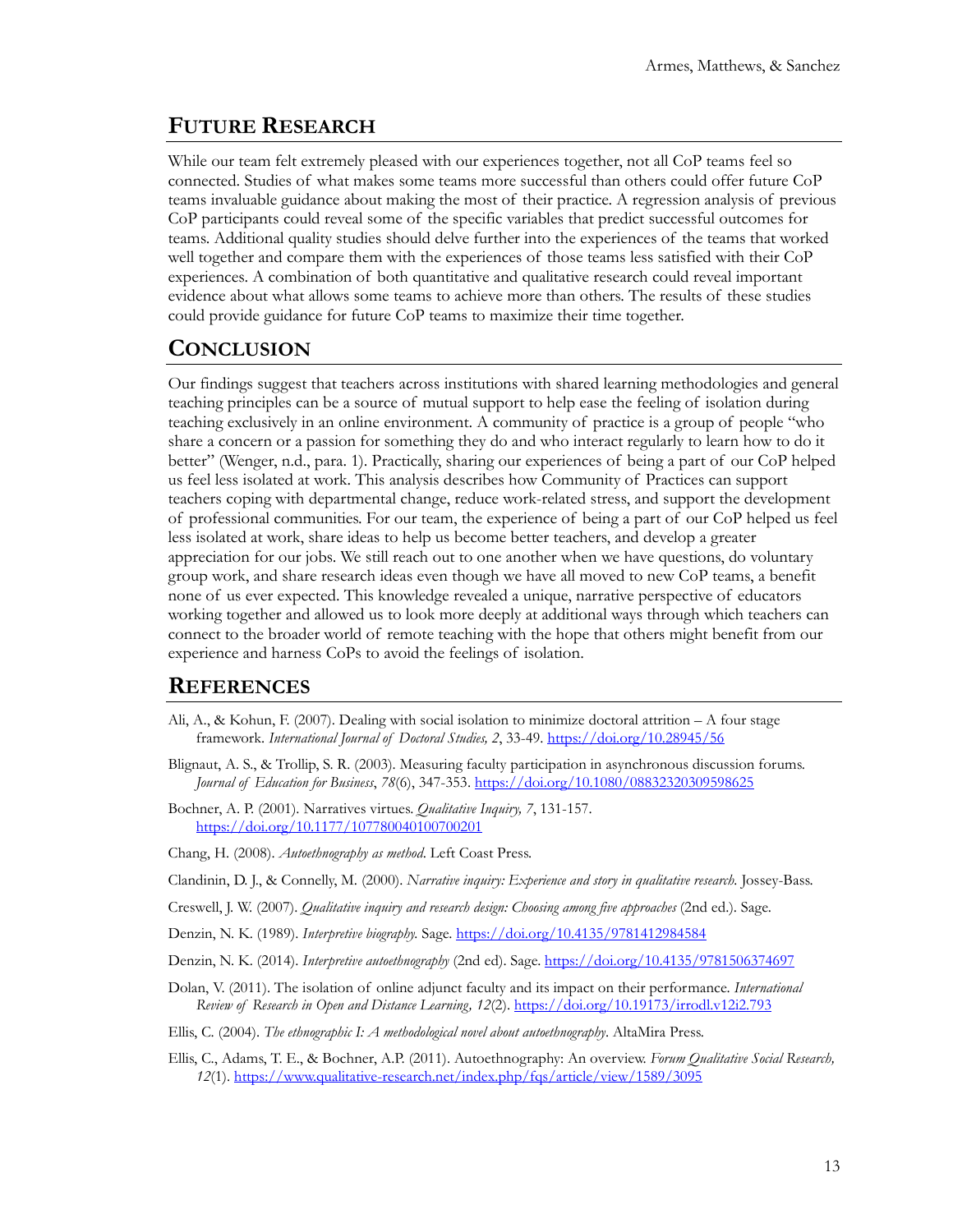- Fouche, I. (2006). A multi-island situation without the ocean: Tutors' perceptions about working in isolation from colleagues. *International Review of Research in Open and Distance Learning, 7*(2). h[ttps://doi.org/10.19173/irrodl.v7i2.295](https://doi.org/10.19173/irrodl.v7i2.295)
- Garrison, D. R. (2011). *E-learning in the 21st century: A framework for research and practice* (2nd ed.). Taylor & Francis. <https://doi.org/10.4324/9780203838761>
- Garrison, D. R., & Anderson, T. (2003). *E-learning in the 21st century: A framework for research and practice.*  Routledge Falmer. <https://doi.org/10.4324/9780203166093>
- Hawkley, L. C., & Cacioppo, J. T. (2010). Loneliness matters: A theoretical and empirical review of consequences and mechanisms. *Annals of Behavioral Medicine, 40*(2), 218-227. [https://doi.org/10.1007/s12160](https://doi.org/10.1007/s12160-010-9210-8)-010-9210-8
- Helms, M. M., & Raiszadeh, F. M. E. (2002). Virtual offices: Understanding and managing what you cannot see. *Work Study, 51*(5)[. https://doi.org/10.1108/00438020210437259](https://doi.org/10.1108/00438020210437259)
- Holt-Lunstad, J, Smith, T. B., & Layton, J. B. (2010). Social relationships and mortality risk: A meta-analytic review. *PLoS Medicine, 7*(7), e1000316. <https://doi.org/10.1371/journal.pmed.1000316>
- Holt-Lunstad, J., Smith. T. B., Baker, M., Harris, T., & Stephenson, D. (2015). Loneliness and social isolation as risk factors for mortality: A meta-analytic review. *Perspectives on Psychological Science*, *10*(2), 227-237. <https://doi.org/10.1177/1745691614568352>
- Hortulanus, R., Machielse, M., & Meeuwesen, L. (2006). *Social isolation in modern society*. Routledge. <https://doi.org/10.4324/9780203020142>
- House, J. (2001). Social isolation kills, but how and why? *Psychosomatic Medicine, 63*, 273-274. [https://doi.org/10.1097/00006842](https://doi.org/10.1097/00006842-200103000-00011)-200103000-00011
- Ilardi, S. (2009, July 13). Social isolation: A modern plague. *Psychology Today*. [https://www.psychologytoday.com/blog/the](https://www.psychologytoday.com/blog/the-depression-cure/200907/social-isolation-modern-plague)-depression-cure/200907/social-isolation-modern-plague
- Jones, S. L. H., Adams, T., & Ellis, C. (2013). Introduction: Coming to know autoethnography as more than a method. In S. H. Jones, T. E. Adams, & C. Ellis (Eds.), *Handbook of autoethnography* (pp. 17-47). Left Coast Press.
- Kolowich, S. (2010, March 29). The human element. *Inside Higher Ed.* [https://www.insidehighered.com/news/2010/03/29/human](https://www.insidehighered.com/news/2010/03/29/lms)-element
- Lake, D. (1999). Reducing isolation for distance students: An on-line initiative. *Open Learning: The Journal of Open, Distance and e-Learning, 14*(3), 14-23. <https://doi.org/10.1080/0268051990140304>
- Lerner, R. M., Jacobs, F., & Wertlieb, D. (2003). *Handbook of applied developmental science: Promoting positive child, adolescent, and family development through research, policies, and programs.* Sage. <https://doi.org/10.4135/9781452233642>
- Liu, S. (2008). Student interaction experiences in distance learning courses: A phenomenological study. *Online Journal of Distance Learning Administration*, *11*(1). [http://www.westga.edu/~distance/ojdla/spring111/Liu111.html](http://www.westga.edu/%7Edistance/ojdla/spring111/Liu111.html)
- Maddix, M. A. (2013). Developing online learning communities. *Christian Education Journal, 10*(1), 139. <https://doi.org/10.1177/073989131301000111>
- Major, C. H. (2015). *Teaching online.* Johns Hopkins University Press. <http://ebookcentral.proquest.com.ezproxy2.apus.edu/lib/apus/detail.action?docID=3318874>
- Marshall, G. W., Michaels, C. E., & Mulki, J. P. (2007). Workplace isolation: Exploring the construct and its measurement. *Psychology & Marketing*, 24(3). <https://doi.org/10.1002/mar.20158>
- Misanchuck, M., & Dueber, B. (2001). Formation of community in a distance education program. *Annual Proceedings of Selected Research and Development.* [http://billdueber.com/Misanchuk\\_Dueber\\_AECT2001.pdf](http://billdueber.com/Misanchuk_Dueber_AECT2001.pdf)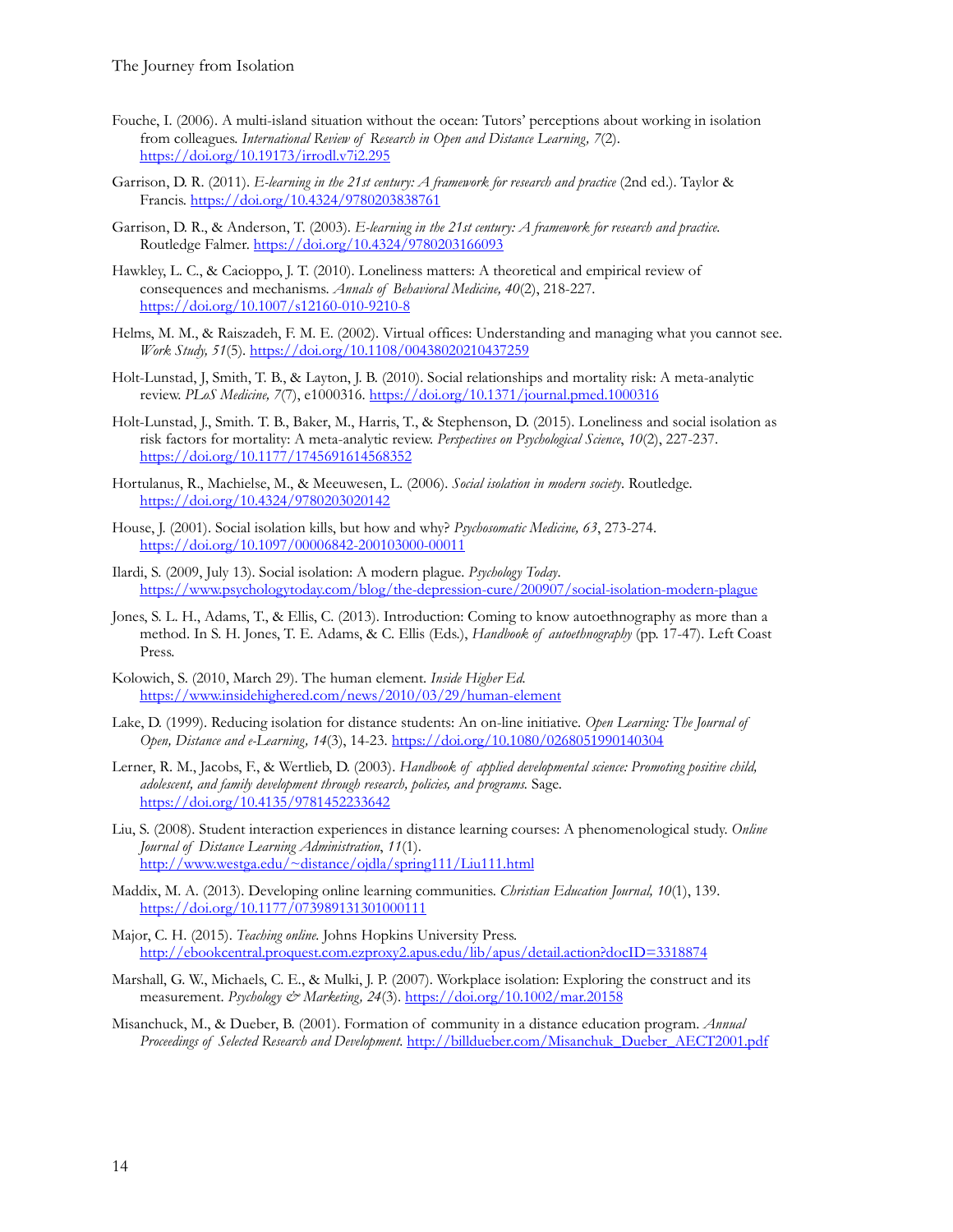- Motteram, G., & Forrester, G. (2005). Becoming an online distance learner: What can be learned from students' experiences of induction to distance programmes? *Distance Education, 26*(3), 281-298. <https://doi.org/10.1080/01587910500291330>http://www.academia.edu/612888/Engaging and mo tivating students
- O'Connell, H., Chin, A. V., Cunnigham, C., & Lawlor, B. A. (2004). Recent developments: Suicide in older people. *British Medical Journal, 329*(7471), 895-899. <https://doi.org/10.1136/bmj.329.7471.895>
- Rohfeld, R. W., & Hiemstra, R. (1995). Moderating discussions in the electronic classroom. In Z. L. Berge & M. P. Collins (Eds.), *Computer mediated communication and the online classroom Volume 3: Distance Learning* (pp. 91- 104). Hampton Press.
- Rovai, A. P. (2002). Sense of community, perceived cognitive learning, and persistence in asynchronous learning networks. *The Internet and Higher Education*, *5*(4), 319-332. [https://doi.org/10.1016/S1096](https://doi.org/10.1016/S1096-7516(02)00130-6)-7516(02)00130-6
- Ruis, M. A. W., te Brake, J. H. A., Engel, B., Buist, W. G., Blokhuis, H. J., & Koolhaas, J. M. (2001). Adaptation to social isolation: Acute and long-term stress responses of growing gilts with different coping characteristics. *Physiology & Behavior, 73*(4), 541-551 [https://doi.org/10.1016/S0031](https://doi.org/10.1016/S0031-9384(01)00548-0)-9384(01)00548-0
- Shin, N. (2003). Transactional presence as a critical predictor of success in distance learning. *Distance Education, 24*(1), 69-86.<https://doi.org/10.1080/01587910303048>
- Theeke, L.A. (2010) Sociodemographic and health-related risks for loneliness and outcome differences by loneliness status in a sample of U.S. older adults. *Research in Gerontological Nursing, 3*, 113-125. [https://doi.org/10.3928/19404921](https://doi.org/10.3928/19404921-20091103-99)-20091103-99
- Tovar, M., Jukier, R., Ferris, J., & Cardoso, K. (2015). Overcoming pedagogical solitude: The transformative power of discipline-specific faculty learning. *To Improve the Academy: A Journal of Educational Development*, *34*(102), 319-344.<https://doi.org/10.1002/tia2.20026>
- Uchino, B. N. (2006). Social support and health: A review of physiological processes potentially underlying links to disease outcomes. *Journal of Behavioral Medicine, 29*(4), 377-387. [https://doi.org/10.1007/s10865](https://doi.org/10.1007/s10865-006-9056-5)- 006-[9056](https://doi.org/10.1007/s10865-006-9056-5)-5
- Valtorta, N. K., Kanaan, M., Gilbody, S., Ronzie, S., & Hanratty, B. (2016). Loneliness and social isolation as risk factors for coronary heart disease and stroke: Systematic review and meta-analysis of longitudinal observational studies. *Heart, 102*(13), 1009-1016[. https://doi.org/10.1136/heartjnl](https://doi.org/10.1136/heartjnl-2015-308790)-2015-308790
- Wenger, E. (n.d.). *Communities of practice: A brief introduction*. https://wenger-[trayner.com/wp](https://wenger-trayner.com/wp-content/uploads/2013/10/06-Brief-introduction-to-communities-of-practice.pdf)content/uploads/2013/10/06[-Brief-introduction-to-communities-of-practice.pdf](https://wenger-trayner.com/wp-content/uploads/2013/10/06-Brief-introduction-to-communities-of-practice.pdf)
- Wenger, E. (1998). *Communities of practice: Learning, meaning, and identity*. Harvard University Press.
- Wenger, E., McDermott, R. A., & Snyder, W. (2002). *Cultivating communities of practice: A guide to managing knowledge*. Harvard Business School Press. [https://hbswk.hbs.edu/archive/cultivating](https://hbswk.hbs.edu/archive/cultivating-communities-of-practice-a-guide-to-managing-knowledge-seven-principles-for-cultivating-communities-of-practice)-communities-of[practice-a-guide-to-managing-knowledge-](https://hbswk.hbs.edu/archive/cultivating-communities-of-practice-a-guide-to-managing-knowledge-seven-principles-for-cultivating-communities-of-practice)seven-principles-for-cultivating-communities-of-practice
- Wenger, E. & Wenger-Trayner, B. (2015). Introduction to communities of practice: A brief overview of the concept and its uses. https://wenger-[trayner.com/introduction](https://wenger-trayner.com/introduction-to-communities-of-practice/)-to-communities-of-practice/